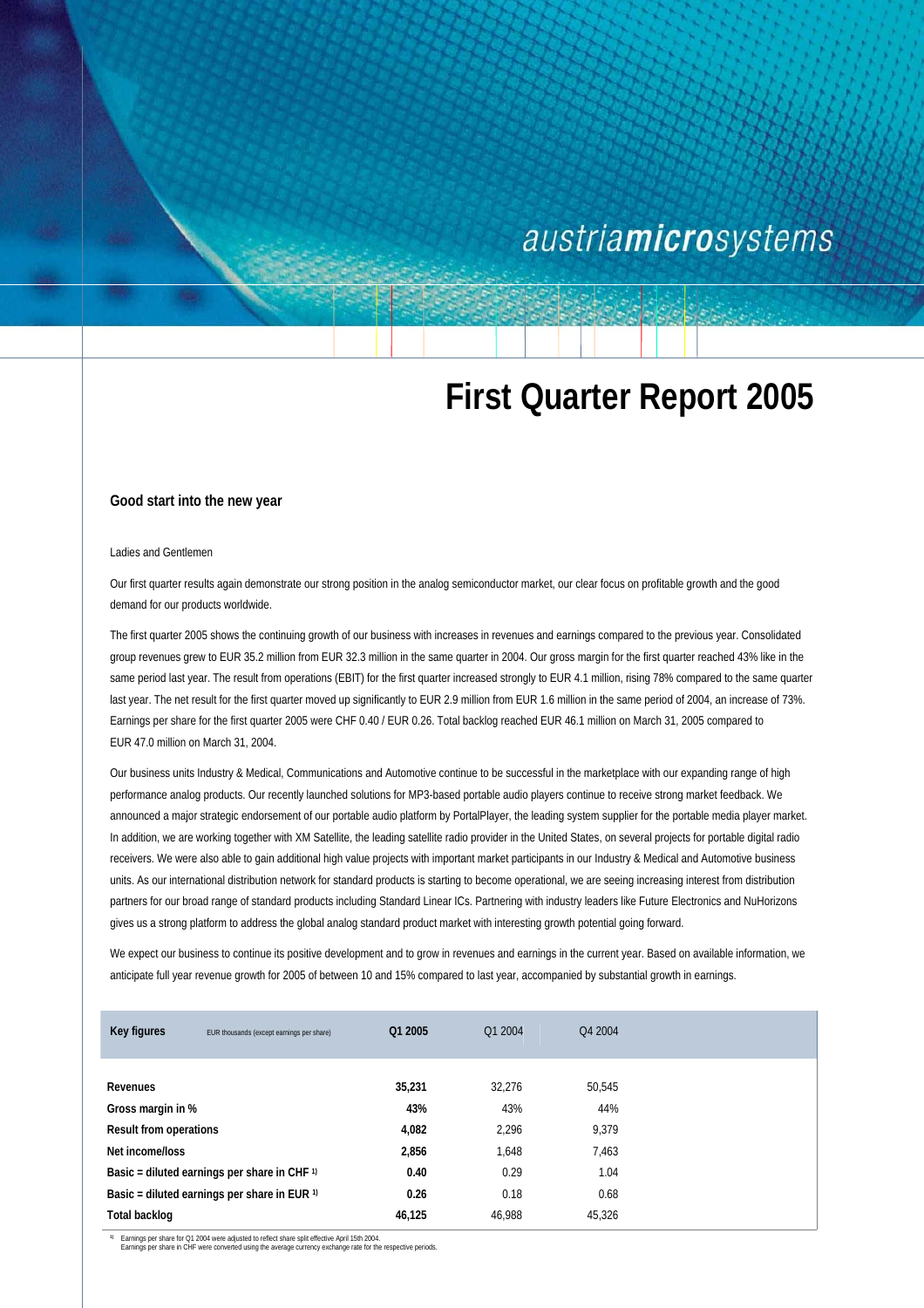### **Consolidated Profit and Loss Statement (unaudited)**

1) Earnings per share for Q1 2004 were adjusted to reflect share split effective April 15th 2004.

Earnings per share in CHF were converted using the average currency exchange rate for the respective periods.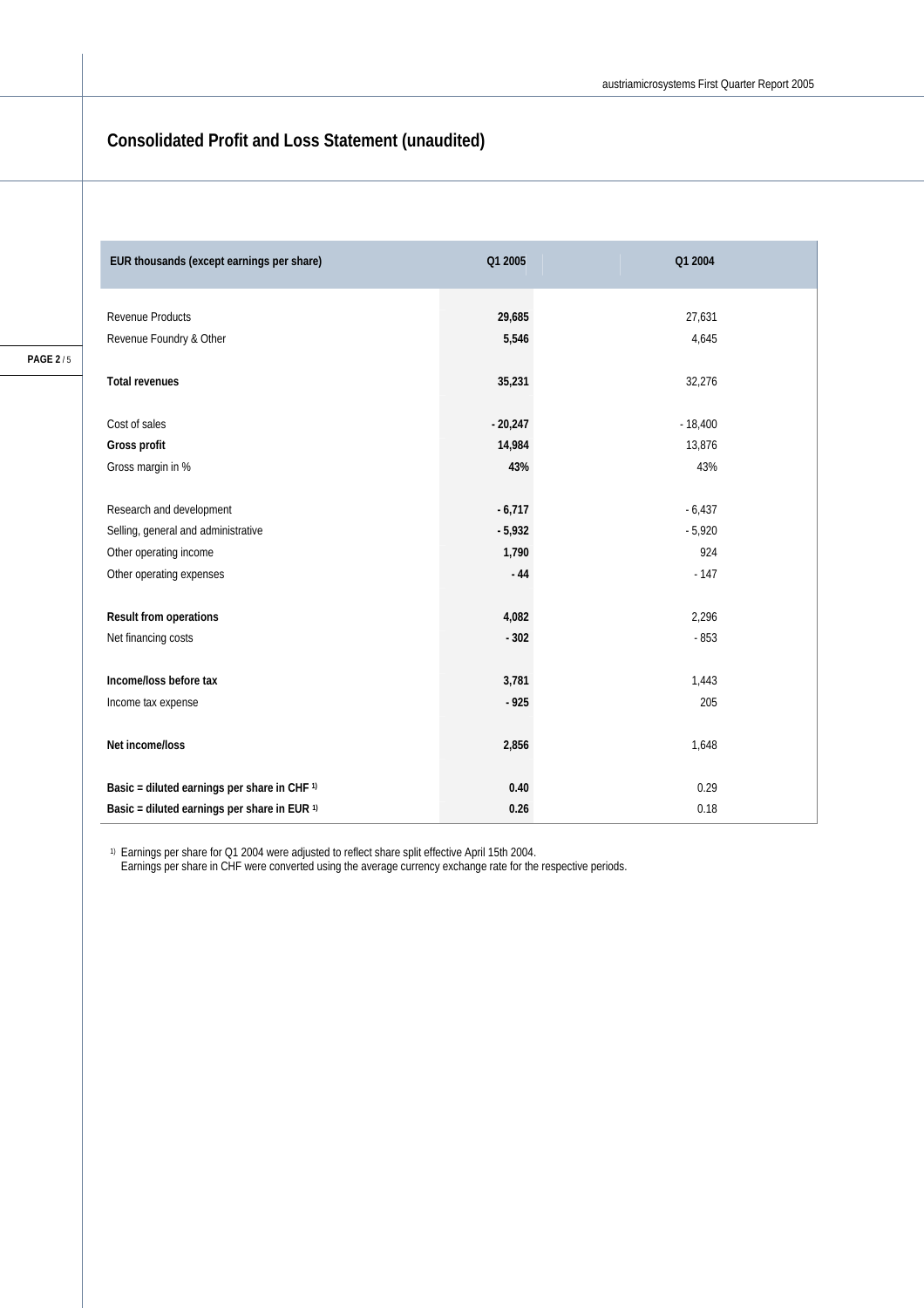### **Consolidated Balance Sheet (unaudited)**

| <b>EUR thousands</b>                       | as of | March 31, 2005 | December 31, 2004 |
|--------------------------------------------|-------|----------------|-------------------|
| Assets                                     |       |                |                   |
| Cash and cash equivalents                  |       | 15,010         | 17,323            |
| Trade receivables                          |       | 32,508         | 38,777            |
| Inventories                                |       | 30,729         | 28,460            |
| Other receivables and assets               |       | 5,760          | 5,095             |
| Total current assets                       |       | 84,007         | 89,655            |
| Property, plant and equipment              |       | 111,726        | 115,883           |
| Intangible assets                          |       | 10,713         | 11,200            |
| Investments and securities                 |       | 198            | 195               |
| Deferred tax assets                        |       | 31,659         | 32,580            |
| Other long-term assets                     |       | 60             | 60                |
| <b>Total non-current assets</b>            |       | 154,356        | 159,919           |
| <b>Total assets</b>                        |       | 238,363        | 249,574           |
| Liabilities and shareholders' equity       |       |                |                   |
| Liabilities                                |       |                |                   |
| Interest-bearing loans and borrowings      |       | 34,139         | 34,408            |
| Trade liabilities                          |       | 13,626         | 21,571            |
| Provisions                                 |       | 16,573         | 15,335            |
| Other liabilities                          |       | 9,471          | 14,064            |
| <b>Total current liabilities</b>           |       | 73,809         | 85,377            |
| Interest-bearing loans and borrowings      |       | 33,893         | 36,337            |
| Employee benefits                          |       | 8,065          | 7,837             |
| Deferred government grants                 |       | 5,703          | 5,928             |
| Other long term liabilities                |       | 1,513          | 1,568             |
| <b>Total non-current liabilities</b>       |       | 49,174         | 51,670            |
| Shareholders' equity                       |       |                |                   |
| Issued capital                             |       | 26,647         | 26,647            |
| Share premium                              |       | 91,417         | 91,417            |
| Translation adjustment                     |       | $-107$         | $-104$            |
| Retained earnings                          |       | $-2,577$       | $-5,432$          |
| Total shareholders' equity and reserves    |       | 115,380        | 112,527           |
| Total liabilities and shareholders' equity |       | 238,363        | 249,574           |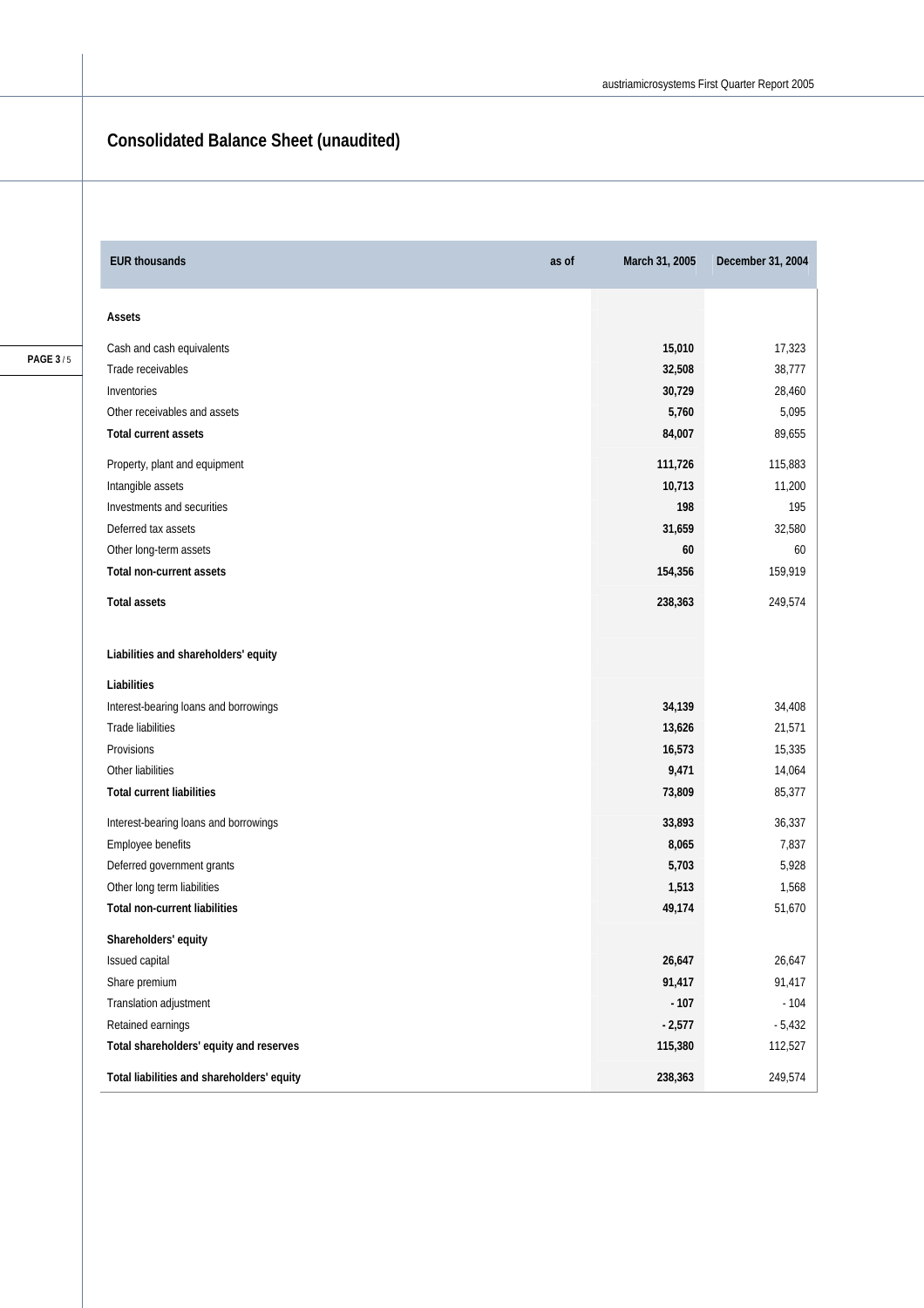### **Consolidated Cashflow Statement (unaudited)**

| <b>EUR thousands</b>                                       | Q1 2005  | Q1 2004        |
|------------------------------------------------------------|----------|----------------|
| Operating activities                                       |          |                |
| Income/loss before tax                                     | 3,781    | 1,443          |
| Depreciation (net of government grants)                    | 5,538    | 5,400          |
| Changes in employee benefits                               | 228      | 228            |
| Changes in other long-term liabilities                     | $-55$    | 1,421          |
| Net financing cost                                         | 302      | 853            |
| Changes in current assets                                  | 3,319    | 1,899          |
| Changes in short-term operating liabilities and provisions | $-7,992$ | 312            |
| Tax payments                                               | $-5$     | $-7$           |
| Cash flows from operating activities                       | 5,116    | 11,608         |
| Investing activities                                       |          |                |
| Acquisition of intangibles, property, plant and equipment  | $-4,388$ | $-3,130$       |
| Interest received                                          | 209      | 157            |
| Cash flows from investing activities                       | $-4,179$ | $-2,973$       |
| <b>Financing activities</b>                                |          |                |
| Proceeds from borrowings                                   | 1,750    | $\overline{0}$ |
| Repayment of borrowings                                    | $-4,254$ | $-4,762$       |
| Repayment of finance lease liabilities                     | $-216$   | $-66$          |
| Interest paid                                              | $-531$   | $-1,178$       |
| Cash flows from financing activities                       | $-3,251$ | $-6,007$       |
| Net increase/decrease in cash and cash equivalents         | $-2,313$ | 2,628          |
| Cash and cash equivalents at begin of period               | 17,323   | 7,674          |
| Cash and cash equivalents at end of period                 | 15,010   | 10,302         |